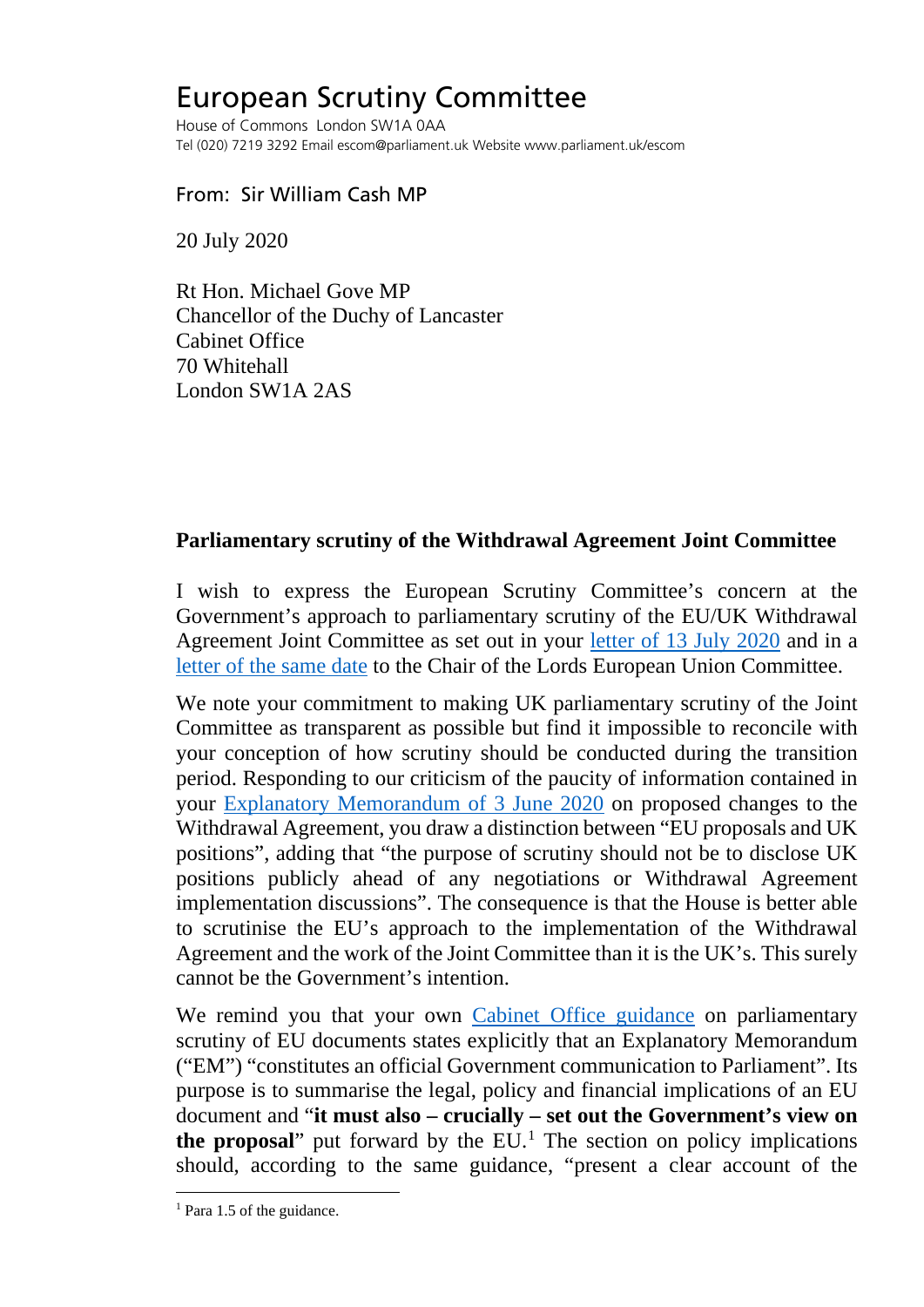principal issues from a UK viewpoint, taking account of the Commission's EM, but providing the Government's own analysis and position". That analysis should also recognise that the "implications of policies may be different in Scotland, Wales and Northern Ireland to that of the UK as a whole" and should therefore consider "all implications  $[...]$  as necessary".<sup>[2](#page-1-0)</sup>

The approach to scrutiny and the content of Explanatory Memoranda set out in your letters would clearly be inconsistent with our current system of parliamentary scrutiny and the means by which we hold Ministers to account. We wish to emphasise that we do not expect you to "set out the detail of UK negotiating positions" on the matters of principle already set out in the Government's [Command Paper](https://assets.publishing.service.gov.uk/government/uploads/system/uploads/attachment_data/file/868874/The_Future_Relationship_with_the_EU.pdf)<sup>[3](#page-1-1)</sup> setting out its approach to the negotiations, but we do expect you to express a view on the reasons stated by the EU for putting forward a proposal, explain the implications for the UK, and indicate in broad terms how you intend to respond.

Instead, you say that:

The UK Government will not set out UK positions publicly in areas which are effectively negotiation issues before those negotiations have concluded.

You do not explain the basis for the distinction you draw between scrutiny of EU law during transition and "negotiation issues" or clarify what falls within the category of "negotiation issues". In any event, we do not see why the Joint Committee should be regarded as a negotiation issue, given that its role and decision-making functions are set out in the Withdrawal Agreement itself. Nor do we consider that it is feasible in practice to separate scrutiny of EU law and policy from broader issues concerning the role of the EU institutions, the application of EU law under the Withdrawal Agreement and the Protocol on Ireland/Northern Ireland, and the important decisions to be taken by the Joint Committee during and after transition. It cannot be right that Parliament is only informed of the Joint Committee's deliberations once they have concluded, without any prior sight of the analysis undertaken by the Government or opportunity to inform the UK position.

Nor, we assume, can it be your intention that Parliament is in a less privileged position than the European Parliament ("EP") in relation to the work of the Joint Committee and the Specialised Committees it oversees. The European Commission has made a clear commitment to provide the EP with "sufficient and timely information ahead and after the meetings" of these Committees, recognising that this is necessary to ensure that the EP is "in a position to

<span id="page-1-1"></span><span id="page-1-0"></span><sup>2</sup> Para 3.2.11 of the guidance.

<sup>3</sup> CP211, *The Future Relationship with the EU: the UK's Approach to the Negotiations*, published February 2020.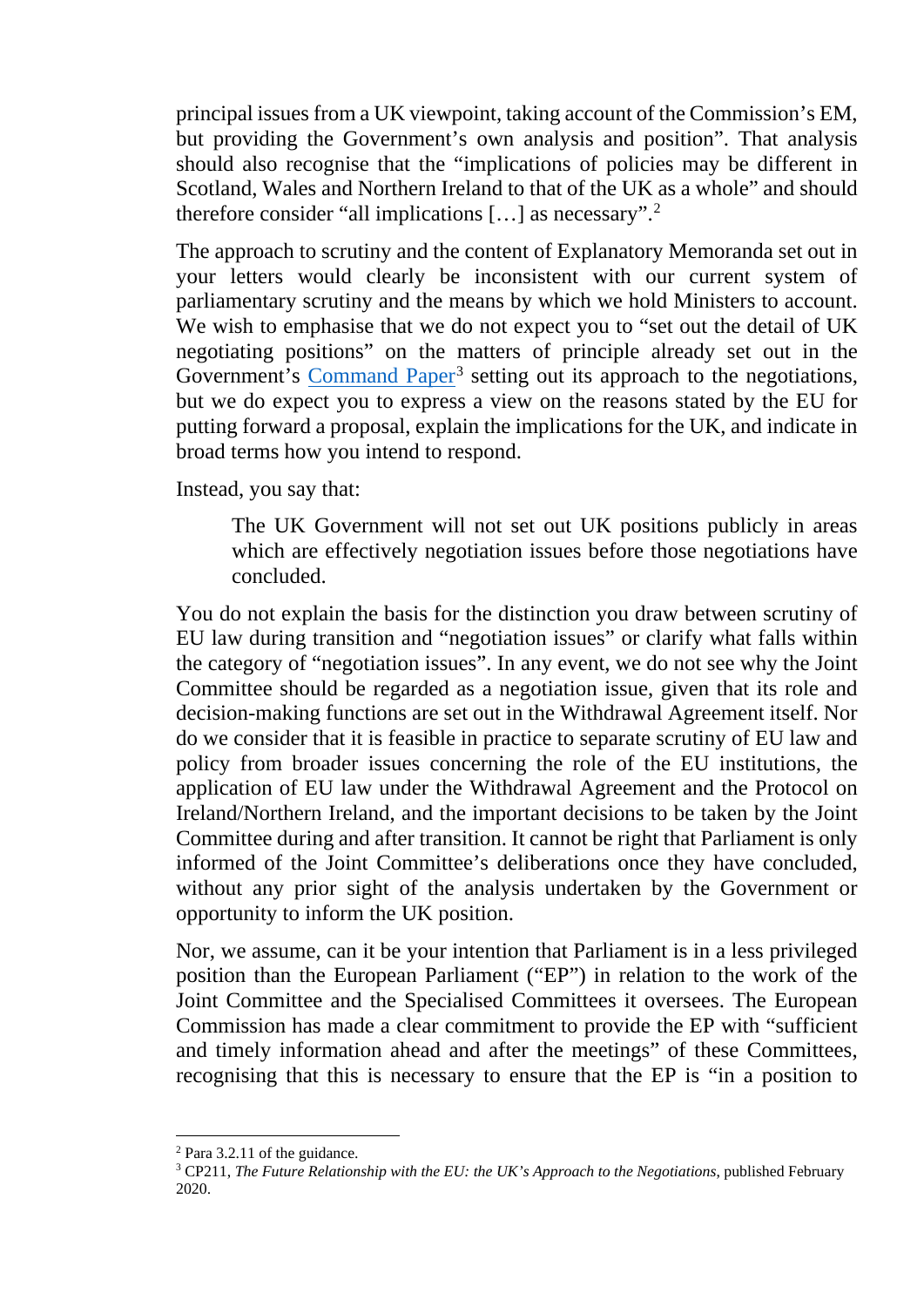exercise fully its institutional prerogatives" under the EU Treaties.<sup>[4](#page-2-0)</sup> We welcome the Written Ministerial Statements you have published before and after Joint Committee meetings but, as we are sure you will appreciate, the information contained in them does not provide a sufficient basis for meaningful scrutiny and we remain largely in the dark about the very important preparatory work undertaken by the Specialised Committees.

You will be aware from earlier correspondence that arrangements for parliamentary scrutiny of the Joint Committee and the Specialised Committees are a significant concern for many Select Committees.<sup>[5](#page-2-1)</sup> Our own scrutiny system based on the deposit of EU documents and provision of Government Explanatory Memoranda is an essential means of holding Ministers to account during the transition period, but is necessarily reactive to positions taken or proposed by the EU, not the UK. It should be complemented by other mechanisms for engaging proactively with Parliament. This is a matter of some urgency, given that we are now at the midway point of the transition period and critical decisions with the potential to affect matters of vital national interest to the United Kingdom will need to be taken in short order in the coming months.<sup>[6](#page-2-2)</sup>

In its recent [Report,](https://committees.parliament.uk/publications/1857/documents/18478/default/) *Unfettered Access: Customs Arrangements in Northern Ireland after Brexit*, the Northern Ireland Affairs Committee makes clear that "effective parliamentary scrutiny of decision-making in the Joint Committee and Specialised Committees will require active facilitation by Government, because the relevant papers and records are not in the public domain".[7](#page-2-3) We remain alert to the possibility that future Joint Committee Decisions may raise matters of vital national interest which merit debate on the floor of the House and expect the Government to provide a clear exposition of its own position and approach regarding the EU's proposals when providing Explanatory Memoranda on the EU's intended position.

We understand that the next Joint Committee meeting will take place in September. Given the concerns we have expressed, we underline the importance of hearing from you in person *before* the meeting takes place.

<span id="page-2-0"></span><sup>&</sup>lt;sup>4</sup> See the [written Declaration](https://www.europarl.europa.eu/doceo/document/CRE-8-2019-04-16-ITM-004_EN.html?redirect) made by the European Commission at the plenary session of the European Parliament on 16 April 2019 and Article 2(3) o[f Council Decision \(EU\) 2020/135](https://eur-lex.europa.eu/legal-content/EN/TXT/PDF/?uri=CELEX:32020D0135&from=EN) of 30 January 2020 on the conclusion of the Agreement on the withdrawal of the United Kingdom of Great Britain and Northern Ireland from the European Union and the European Atomic Energy Community.

<span id="page-2-1"></span><sup>&</sup>lt;sup>5</sup> See the letters dated [18 March 2020](https://committees.parliament.uk/publications/431/documents/1652/default/) and [1 May 2020](https://committees.parliament.uk/publications/1703/documents/16642/default/) from the Chairs of the Committee on the Future Relationship with the EU, the European Scrutiny Committee, the Home Affairs Committee, the Northern Ireland Affairs Committee, the International Trade Committee, the Justice Committee, the Treasury Committee, the Procedure Committee and the Foreign Affairs Committee.

<span id="page-2-2"></span><sup>&</sup>lt;sup>6</sup> See [section 13A of the European Union \(Withdrawal\) Act 2018](http://www.legislation.gov.uk/ukpga/2018/16/section/13A) as amended by section 29 of the European [Union \(Withdrawal Agreement\) Act 2020.](http://www.legislation.gov.uk/ukpga/2020/1/section/29/enacted)

<span id="page-2-3"></span> $\frac{7}{7}$  First Report of Session 2019-21, HC 161, published on 14 July. The Committee recommends the routine sharing of relevant agendas, summary minutes and minutes of the Joint Committee and the Specialised Committees with the appropriate parliamentary Select Committees and Committees of the Northern Ireland Assembly.